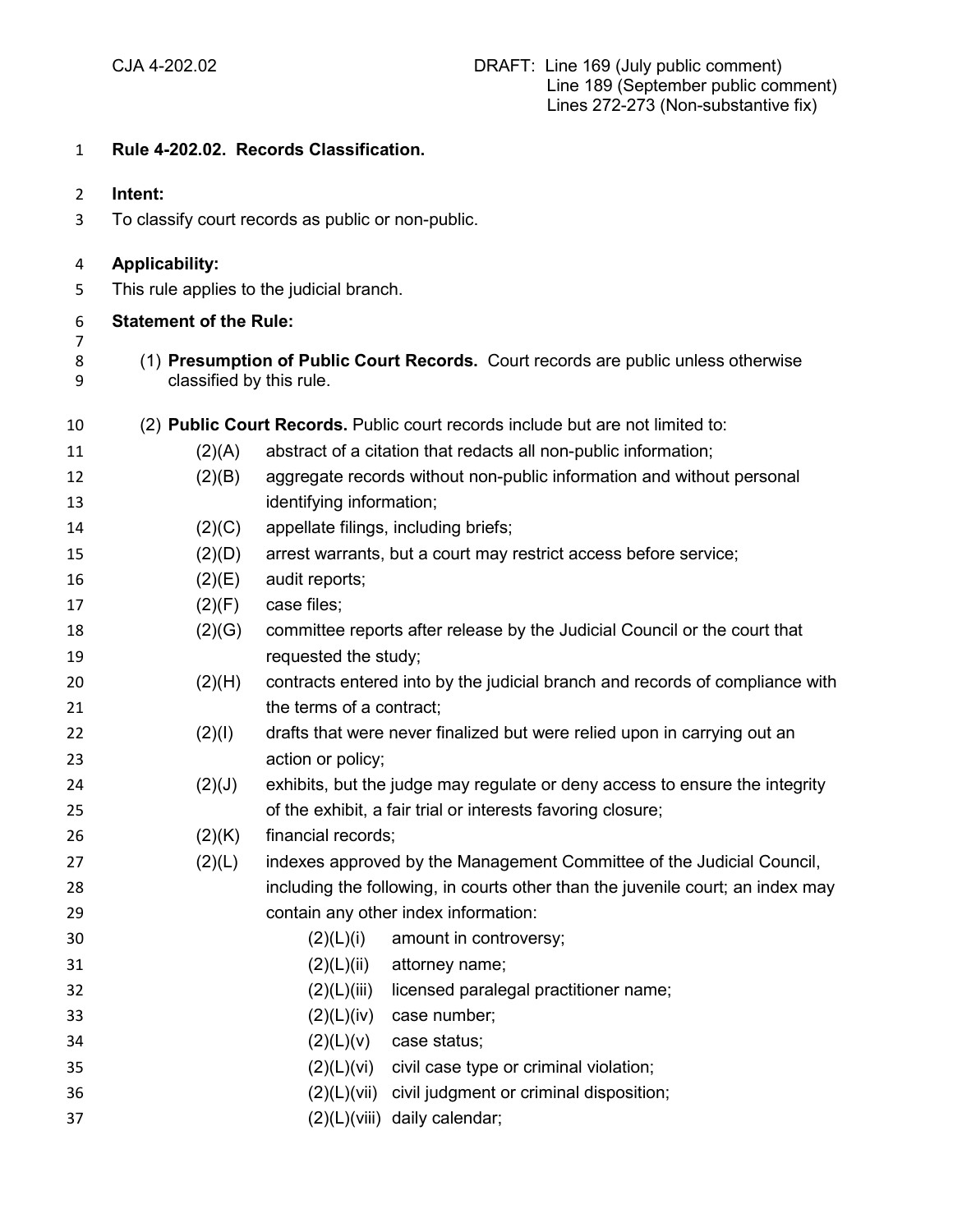| 38 |         | $(2)(L)(ix)$ file date;                                                                 |
|----|---------|-----------------------------------------------------------------------------------------|
| 39 |         | (2)(L)(x)<br>party name;                                                                |
| 40 | (2)(M)  | name, business address, business telephone number, and business email                   |
| 41 |         | address of an adult person or business entity other than a party or a victim            |
| 42 |         | or witness of a crime;                                                                  |
| 43 | (2)(N)  | name, address, telephone number, email address, date of birth, and last                 |
| 44 |         | four digits of the following: driver's license number; social security number;          |
| 45 |         | or account number of a party;                                                           |
| 46 | (2)(O)  | name, business address, business telephone number, and business email                   |
| 47 |         | address of a lawyer or licensed paralegal practitioner appearing in a case;             |
| 48 | (2)(P)  | name, business address, business telephone number, and business email                   |
| 49 |         | address of court personnel other than judges;                                           |
| 50 | (2)(Q)  | name, business address, and business telephone number of judges;                        |
| 51 | (2)(R)  | name, gender, gross salary and benefits, job title and description, number              |
| 52 |         | of hours worked per pay period, dates of employment, and relevant                       |
| 53 |         | qualifications of a current or former court personnel;                                  |
| 54 | (2)(S)  | unless classified by the judge as private or safeguarded to protect the                 |
| 55 |         | personal safety of the juror or the juror's family, the name of a juror                 |
| 56 |         | empaneled to try a case, but only 10 days after the jury is discharged;                 |
| 57 | (2)(T)  | opinions, including concurring and dissenting opinions, and orders entered              |
| 58 |         | in open hearings;                                                                       |
| 59 | (2)(U)  | order or decision classifying a record as not public;                                   |
| 60 | (2)(V)  | private record if the subject of the record has given written permission to             |
| 61 |         | make the record public;                                                                 |
| 62 | (2)(W)  | probation progress/violation reports;                                                   |
| 63 | (2)(X)  | publications of the administrative office of the courts;                                |
| 64 | (2)(Y)  | record in which the judicial branch determines or states an opinion on the              |
| 65 |         | rights of the state, a political subdivision, the public, or a person;                  |
| 66 | (2)(Z)  | record of the receipt or expenditure of public funds;                                   |
| 67 | (2)(AA) | record or minutes of an open meeting or hearing and the transcript of them;             |
| 68 | (2)(BB) | record of formal discipline of current or former court personnel or of a                |
| 69 |         | person regulated by the judicial branch if the disciplinary action has been             |
| 70 |         | completed, and all time periods for administrative appeal have expired, and             |
| 71 |         | the disciplinary action was sustained;                                                  |
| 72 | (2)(CC) | record of a request for a record;                                                       |
| 73 |         | (2)(DD) reports used by the judiciary if all of the data in the report is public or the |
| 74 |         | Judicial Council designates the report as a public record;                              |
| 75 | (2)(EE) | rules of the Supreme Court and Judicial Council;                                        |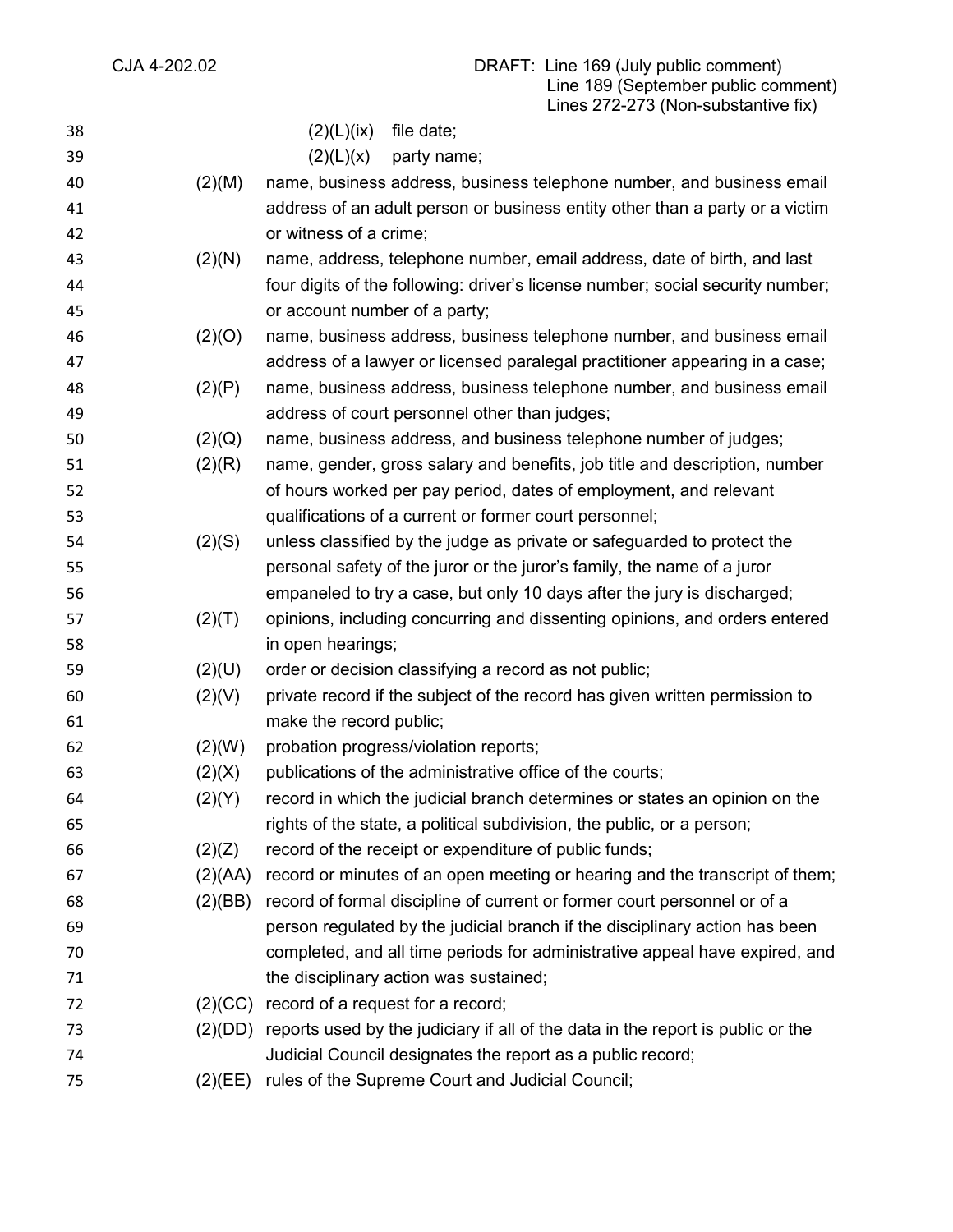|            | CJA 4-202.02 | DRAFT: Line 169 (July public comment)<br>Line 189 (September public comment)<br>Lines 272-273 (Non-substantive fix)                                  |
|------------|--------------|------------------------------------------------------------------------------------------------------------------------------------------------------|
| 76         | (2)(FF)      | search warrants, the application and all affidavits or other recorded                                                                                |
| 77         |              | testimony on which a warrant is based are public after they are unsealed                                                                             |
| 78         |              | under Utah Rule of Criminal Procedure 40;                                                                                                            |
| 79         | (2)(GG)      | statistical data derived from public and non-public records but that disclose                                                                        |
| 80         |              | only public data; and                                                                                                                                |
| 81         | (2)(HH)      | notwithstanding subsections (6) and (7), if a petition, indictment, or                                                                               |
| 82         |              | information is filed charging a person 14 years of age or older with a felony                                                                        |
| 83         |              | or an offense that would be a felony if committed by an adult, the petition,                                                                         |
| 84         |              | indictment or information, the adjudication order, the disposition order, and                                                                        |
| 85         |              | the delinguency history summary of the person are public records. The                                                                                |
| 86         |              | delinquency history summary shall contain the name of the person, a listing                                                                          |
| 87         |              | of the offenses for which the person was adjudged to be within the                                                                                   |
| 88         |              | jurisdiction of the juvenile court, and the disposition of the court in each of                                                                      |
| 89         |              | those offenses.                                                                                                                                      |
|            |              |                                                                                                                                                      |
| 90         |              | (3) Sealed Court Records. The following court records are sealed:                                                                                    |
| 91         |              | $(3)(A)$ records in the following actions:                                                                                                           |
| 92         |              | $(3)(A)(i)$ Title 78B, Chapter 6, Part 1 – Utah Adoption Act six months                                                                              |
| 93         |              | after the conclusion of proceedings, which are private until                                                                                         |
| 94         |              | sealed;                                                                                                                                              |
| 95         |              | $(3)(A)(ii)$ Title 78B, Chapter 15, Part 8 – Gestational Agreement, six                                                                              |
| 96         |              | months after the conclusion of proceedings, which are                                                                                                |
| 97         |              | private until sealed;                                                                                                                                |
| 98         |              | $(3)(A)(iii)$ Section 76-7-304.5 – Consent required for abortions                                                                                    |
| 99         |              | performed on minors; and                                                                                                                             |
| 100        |              | $(3)(A)(iv)$ Section 78B-8-402 – Actions for disease testing;                                                                                        |
| 101        | (3)(B)       | expunged records;                                                                                                                                    |
| 102        | (3)(C)       | orders authorizing installation of pen register or trap and trace device under                                                                       |
| 103        |              | Utah Code Section 77-23a-15;                                                                                                                         |
| 104        | (3)(D)       | records showing the identity of a confidential informant;                                                                                            |
| 105<br>106 |              | (3)(E) records relating to the possession of a financial institution by the<br>commissioner of financial institutions under Utah Code Section 7-2-6; |
| 107        | (3)(F)       | wills deposited for safe keeping under Utah Code Section 75-2-901;                                                                                   |
| 108        |              | (3)(G) records designated as sealed by rule of the Supreme Court;                                                                                    |
| 109        |              | (3)(H) record of a Children's Justice Center investigative interview after the                                                                       |
| 110        |              | conclusion of any legal proceedings; and                                                                                                             |
| 111        | (3)(1)       | other records as ordered by the court under Rule 4-202.04.                                                                                           |
| 112        |              |                                                                                                                                                      |
| 113        |              | (4) Private Court Records. The following court records are private:                                                                                  |
| 114        |              | $(4)(A)$ records in the following actions:                                                                                                           |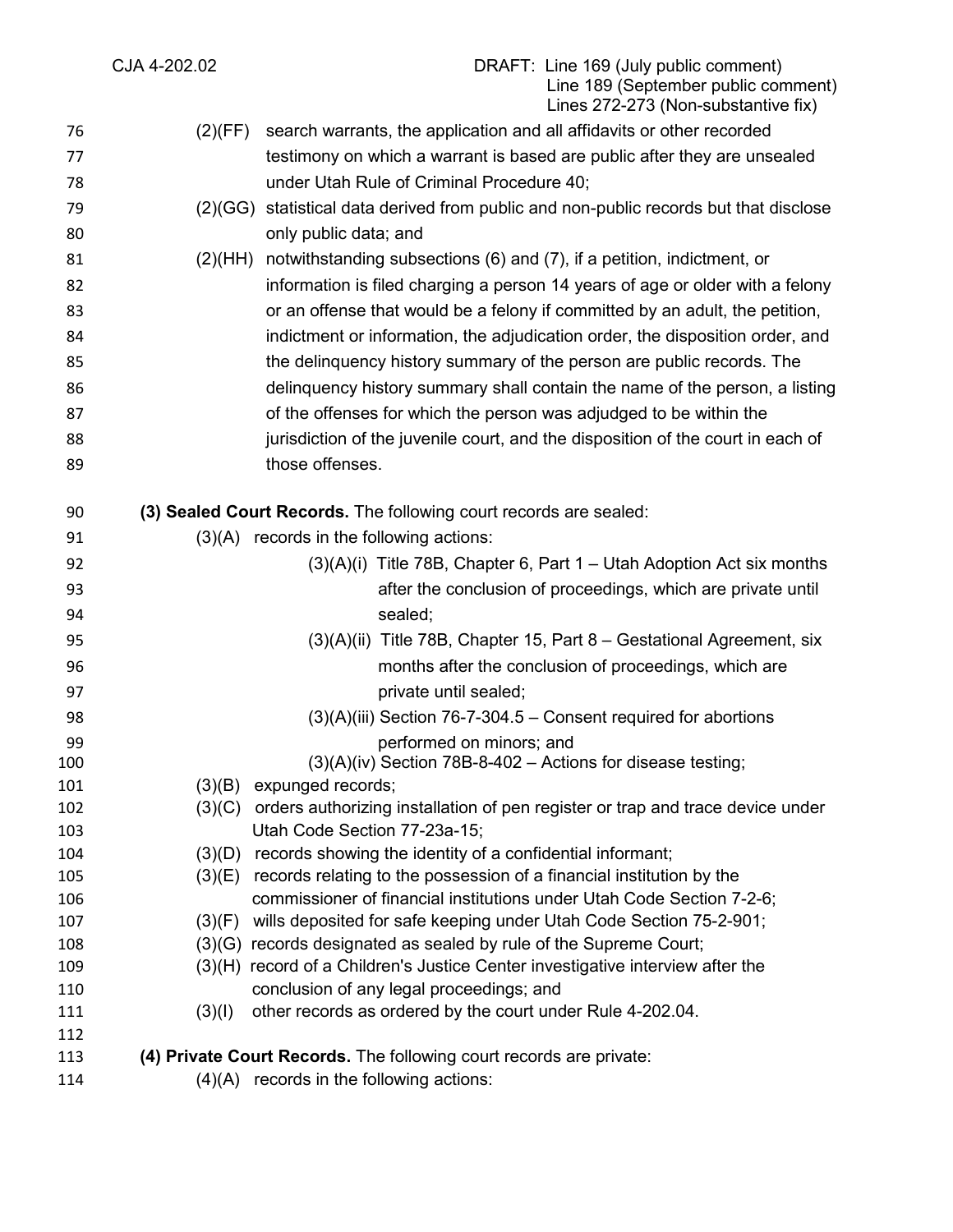| CJA 4-202.02 |        | DRAFT: Line 169 (July public comment)<br>Line 189 (September public comment)    |
|--------------|--------|---------------------------------------------------------------------------------|
|              |        | Lines 272-273 (Non-substantive fix)                                             |
| 115          |        | $(4)(A)(i)$ Section 62A-15-631, Involuntary commitment under court              |
| 116          |        | order;                                                                          |
| 117          |        | $(4)(A)(ii)$ Section 76-10-532, Removal from the National Instant Check         |
| 118          |        | System database;                                                                |
| 119          |        | (4)(A)(iii) Title 78B, Chapter 6, Part 1, Utah Adoption Act, until the          |
| 120          |        | records are sealed;                                                             |
| 121          |        | (4)(A)(iv) Title 78B, Chapter 15, Part 8, Gestational Agreement, until          |
| 122          |        | the records are sealed; and                                                     |
| 123          |        | $(4)(A)(v)$ cases initiated in the district court by filing an abstract of a    |
| 124          |        | juvenile court restitution judgment.                                            |
| 125          | (4)(B) | records in the following actions, except that the case history, judgments,      |
| 126          |        | orders, decrees, letters of appointment, and the record of public hearings      |
| 127          |        | are public records:                                                             |
| 128          |        | Title 30, Husband and Wife, including qualified domestic<br>(4)(B)(i)           |
| 129          |        | relations orders, except that an action for consortium due                      |
| 130          |        | to personal injury under Section 30-2-11 is public;                             |
| 131          |        | (4)(B)(ii) Title 77, Chapter 3a, Stalking Injunctions;                          |
| 132          |        | (4)(B)(iii) Title 75, Chapter 5, Protection of Persons Under Disability         |
| 133          |        | and their Property;                                                             |
| 134          |        | (4)(B)(iv) Title 78B, Chapter 7, Protective Orders;                             |
| 135          |        | (4)(B)(v) Title 78B, Chapter 12, Utah Child Support Act;                        |
| 136          |        | (4)(B)(vi) Title 78B, Chapter 13, Utah Uniform Child Custody                    |
| 137          |        | Jurisdiction and Enforcement Act;                                               |
| 138          |        | (4)(B)(vii) Title 78B, Chapter 14, Uniform Interstate Family Support            |
| 139          |        | Act;                                                                            |
| 140          |        | (4)(B)(viii) Title 78B, Chapter 15, Utah Uniform Parentage Act; and             |
| 141          |        | an action to modify or enforce a judgment in any of the<br>(4)(B)(ix)           |
| 142          |        | actions in this subparagraph (B);                                               |
| 143          | (4)(C) | records related to determinations of indigency;                                 |
| 144          | (4)(D) | an affidavit supporting a motion to waive fees;                                 |
| 145          | (4)(E) | aggregate records other than public aggregate records under subsection          |
| 146          |        | $(2)$ ;                                                                         |
| 147          | (4)(F) | alternative dispute resolution records;                                         |
| 148          | (4)(G) | applications for accommodation under the Americans with Disabilities Act;       |
| 149          | (4)(H) | jail booking sheets;                                                            |
| 150          | (4)(1) | citation, but an abstract of a citation that redacts all non-public information |
| 151          |        | is public;                                                                      |
| 152          | (4)(J) | judgment information statement;                                                 |
| 153          | (4)(K) | judicial review of final agency action under Utah Code Section 62A-4a-          |
| 154          |        | 1009;                                                                           |
| 155          | (4)(L) | the following personal identifying information about a party: driver's license  |
| 156          |        | number, social security number, account description and number,                 |
| 157          |        | password, identification number, maiden name and mother's maiden name,          |
| 158          |        | and similar personal identifying information;                                   |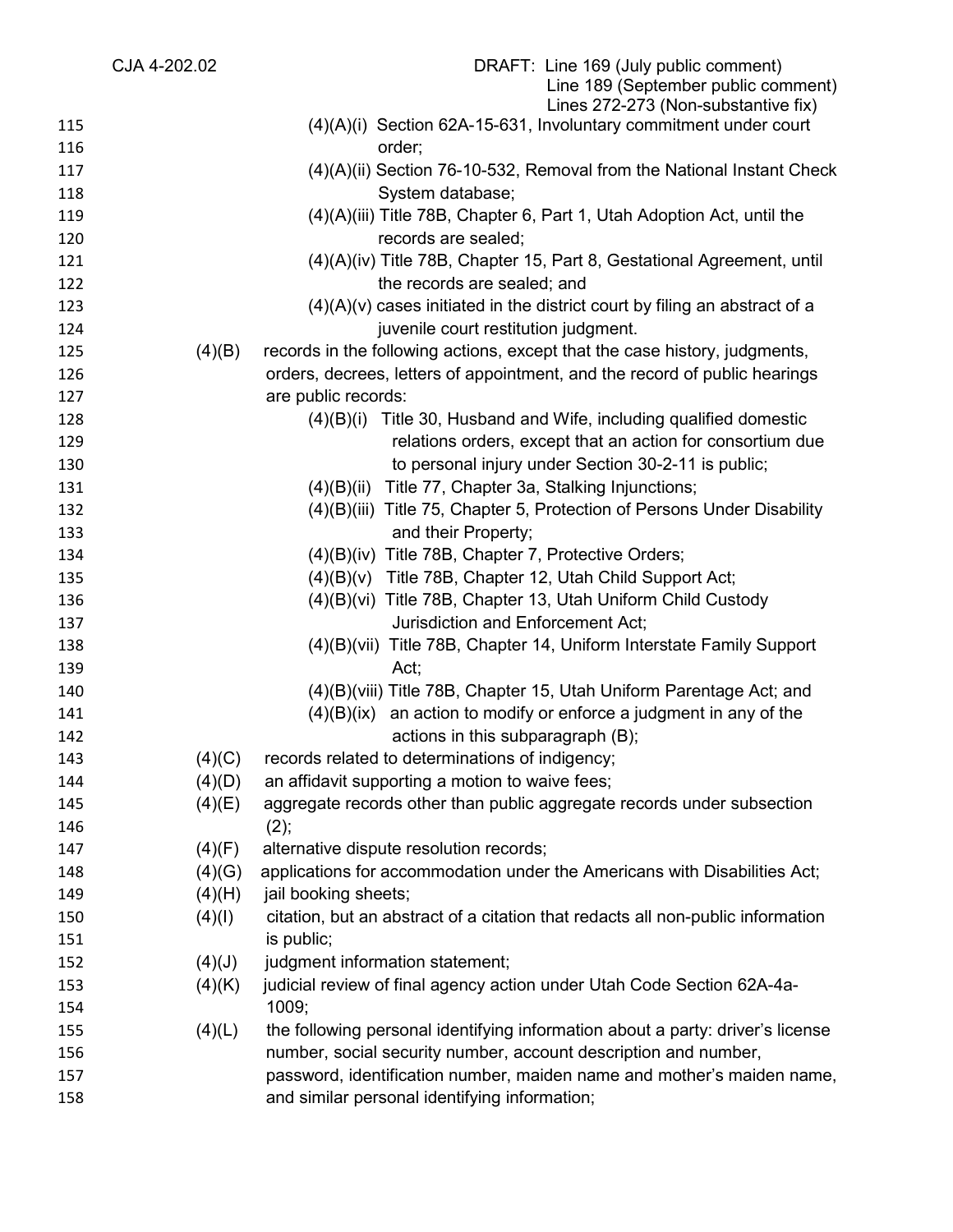|     | CJA 4-202.02 |                                   | DRAFT: Line 169 (July public comment)                                          |
|-----|--------------|-----------------------------------|--------------------------------------------------------------------------------|
|     |              |                                   | Line 189 (September public comment)                                            |
|     |              |                                   | Lines 272-273 (Non-substantive fix)                                            |
| 159 |              | (4)(M)                            | the following personal identifying information about a person other than a     |
| 160 |              |                                   | party or a victim or witness of a crime: residential address, personal email   |
| 161 |              |                                   | address, personal telephone number; date of birth, driver's license number,    |
| 162 |              |                                   | social security number, account description and number, password,              |
| 163 |              |                                   | identification number, maiden name, mother's maiden name, and similar          |
| 164 |              |                                   | personal identifying information;                                              |
| 165 |              | (4)(N)                            | medical, psychiatric, or psychological records;                                |
| 166 |              | (4)(O)                            | name of a minor, except that the name of a minor party is public in the        |
| 167 |              |                                   | following district and justice court proceedings:                              |
| 168 |              |                                   | $(4)(O)(i)$ name change of a minor;                                            |
| 169 |              |                                   | $(4)(O)(ii)$ guardianship or conservatorship for a minor;                      |
| 170 |              |                                   | $(4)(O)(iii)$ felony, misdemeanor, or infraction when the minor is a party;    |
|     |              |                                   |                                                                                |
| 171 |              |                                   | (4)(O)(iv) protective orders and stalking injunctions; and                     |
| 172 |              |                                   | $(4)(O)(v)$ custody orders and decrees;                                        |
| 173 |              | (4)(P)                            | nonresident violator notice of noncompliance;                                  |
| 174 |              | (4)(Q)                            | personnel file of a current or former court personnel or applicant for         |
| 175 |              |                                   | employment;                                                                    |
| 176 |              | (4)(R)                            | photograph, film, or video of a crime victim;                                  |
| 177 |              | (4)(S)                            | record of a court hearing closed to the public or of a child's testimony taken |
| 178 |              |                                   | under URCrP 15.5:                                                              |
| 179 |              |                                   | $(4)(S)(i)$ permanently if the hearing is not traditionally open to the        |
| 180 |              |                                   | public and public access does not play a significant positive                  |
| 181 |              |                                   | role in the process; or                                                        |
| 182 |              |                                   | $(4)(S)(ii)$ if the hearing is traditionally open to the public, until the     |
| 183 |              |                                   | judge determines it is possible to release the record without                  |
| 184 |              |                                   | prejudice to the interests that justified the closure;                         |
| 185 |              | (4)(T)                            | record submitted by a senior judge or court commissioner regarding             |
| 186 |              |                                   | performance evaluation and certification;                                      |
| 187 |              |                                   | record submitted for in camera review until its public availability is         |
|     |              | (4)(U)                            |                                                                                |
| 188 |              |                                   | determined;                                                                    |
| 189 |              | (4)(V)                            | reports of investigations by Child Protective Services;                        |
| 190 |              | (4)(W)                            | statement in support of petition to determine competency;                      |
| 191 |              | $(4)(\underline{X}\underline{W})$ | victim impact statements;                                                      |
| 192 |              | (4)(YX)                           | name of a prospective juror summoned to attend court, unless classified        |
| 193 |              |                                   | by the judge as safeguarded to protect the personal safety of the              |
| 194 |              |                                   | prospective juror or the prospective juror's family;                           |
| 195 |              | $(4)(\underline{Z}Y)$             | records filed pursuant to Rules 52 - 59 of the Utah Rules of Appellate         |
| 196 |              |                                   | Procedure, except briefs filed pursuant to court order;                        |
| 197 |              | $(4)(\underline{AAZ})$            | records in a proceeding under Rule 60 of the Utah Rules of Appellate           |
| 198 |              |                                   | Procedure; and                                                                 |
| 199 |              | (4)( <u>BB</u> AA)                | other records as ordered by the court under Rule 4-202.04.                     |
| 200 |              |                                   |                                                                                |
| 201 | (5)          |                                   | Protected Court Records. The following court records are protected:            |
| 202 |              | (5)(A)                            | attorney's work product, including the mental impressions or legal theories    |
| 203 |              |                                   | of an attorney or other representative of the courts concerning litigation,    |
|     |              |                                   |                                                                                |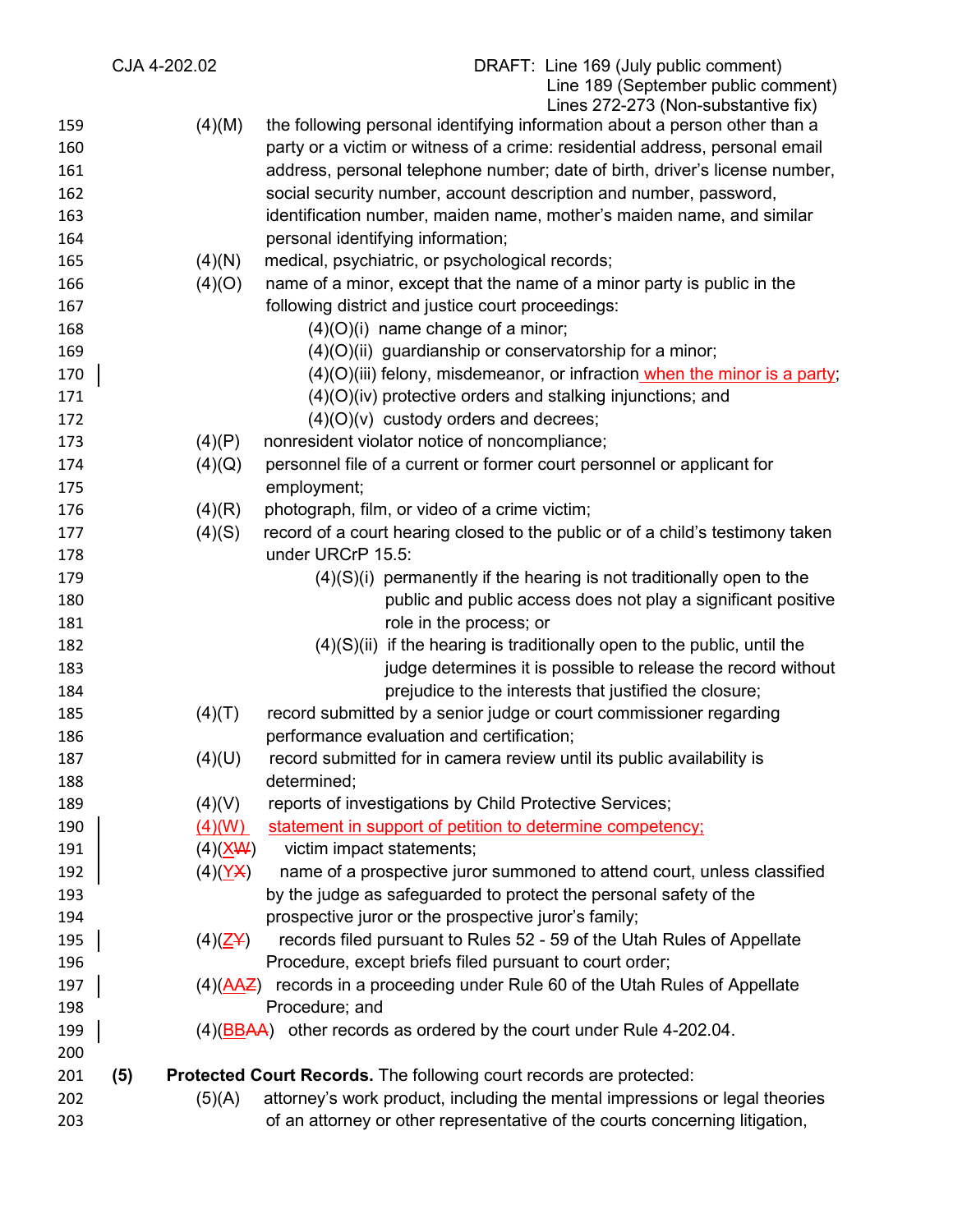|     |     | CJA 4-202.02 | DRAFT: Line 169 (July public comment)<br>Line 189 (September public comment)<br>Lines 272-273 (Non-substantive fix) |
|-----|-----|--------------|---------------------------------------------------------------------------------------------------------------------|
| 204 |     |              | privileged communication between the courts and an attorney representing,                                           |
| 205 |     |              | retained, or employed by the courts, and records prepared solely in                                                 |
| 206 |     |              | anticipation of litigation or a judicial, quasi-judicial, or administrative                                         |
| 207 |     |              | proceeding;                                                                                                         |
| 208 |     | (5)(B)       | records that are subject to the attorney client privilege;                                                          |
| 209 |     | (5)(C)       | bids or proposals until the deadline for submitting them has closed;                                                |
| 210 |     | (5)(D)       | budget analyses, revenue estimates, and fiscal notes of proposed                                                    |
| 211 |     |              | legislation before issuance of the final recommendations in these areas;                                            |
| 212 |     | (5)(E)       | budget recommendations, legislative proposals, and policy statements, that                                          |
| 213 |     |              | if disclosed would reveal the court's contemplated policies or contemplated                                         |
| 214 |     |              | courses of action;                                                                                                  |
| 215 |     | (5)(F)       | court security plans;                                                                                               |
| 216 |     | (5)(G)       | investigation and analysis of loss covered by the risk management fund;                                             |
| 217 |     | (5)(H)       | memorandum prepared by staff for a member of any body charged by law                                                |
| 218 |     |              | with performing a judicial function and used in the decision-making process;                                        |
| 219 |     | (5)(1)       | confidential business records under Utah Code Section 63G-2-309;                                                    |
| 220 |     | (5)(J)       | record created or maintained for civil, criminal, or administrative                                                 |
| 221 |     |              | enforcement purposes, audit or discipline purposes, or licensing,                                                   |
| 222 |     |              | certification or registration purposes, if the record reasonably could be                                           |
| 223 |     |              | expected to:                                                                                                        |
| 224 |     |              | $(5)(J)(i)$ interfere with an investigation;                                                                        |
| 225 |     |              | $(5)(J)(ii)$ interfere with a fair hearing or trial;                                                                |
| 226 |     |              | $(5)(J)(iii)$ disclose the identity of a confidential source; or                                                    |
| 227 |     |              | $(5)(J)(iv)$ concern the security of a court facility;                                                              |
| 228 |     | (5)(K)       | record identifying property under consideration for sale or acquisition by the                                      |
| 229 |     |              | court or its appraised or estimated value unless the information has been                                           |
| 230 |     |              | disclosed to someone not under a duty of confidentiality to the courts;                                             |
| 231 |     | (5)(L)       | record that would reveal the contents of settlement negotiations other than                                         |
| 232 |     |              | the final settlement agreement;                                                                                     |
| 233 |     | (5)(M)       | record the disclosure of which would impair governmental procurement or                                             |
| 234 |     |              | give an unfair advantage to any person;                                                                             |
| 235 |     | (5)(N)       | record the disclosure of which would interfere with supervision of an                                               |
| 236 |     |              | offender's incarceration, probation, or parole;                                                                     |
| 237 |     | (5)(O)       | record the disclosure of which would jeopardize life, safety, or property;                                          |
| 238 |     | (5)(P)       | strategy about collective bargaining or pending litigation;                                                         |
| 239 |     | (5)(Q)       | test questions and answers;                                                                                         |
| 240 |     | (5)(R)       | trade secrets as defined in Utah Code Section 13-24-2;                                                              |
| 241 |     | (5)(S)       | record of a Children's Justice Center investigative interview before the                                            |
| 242 |     |              | conclusion of any legal proceedings;                                                                                |
| 243 |     | (5)(T)       | presentence investigation report;                                                                                   |
| 244 |     | (5)(U)       | except for those filed with the court, records maintained and prepared by                                           |
| 245 |     |              | juvenile probation; and                                                                                             |
| 246 |     | (5)(V)       | other records as ordered by the court under Rule 4-202.04.                                                          |
| 247 |     |              |                                                                                                                     |
| 248 | (6) |              | Juvenile Court Social Records. The following are juvenile court social records:                                     |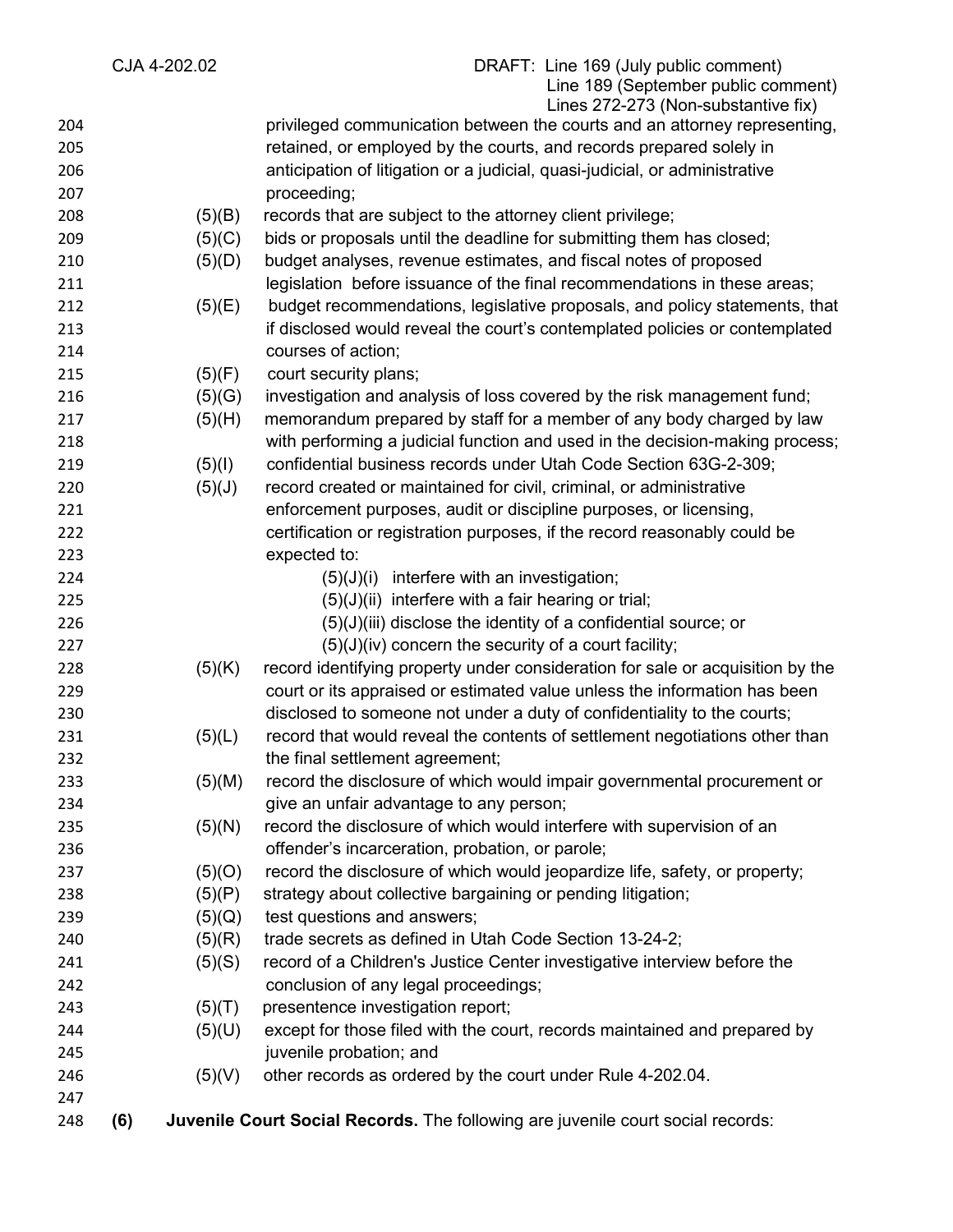|     |     | CJA 4-202.02 | DRAFT: Line 169 (July public comment)<br>Line 189 (September public comment)<br>Lines 272-273 (Non-substantive fix) |
|-----|-----|--------------|---------------------------------------------------------------------------------------------------------------------|
| 249 |     | (6)(A)       | correspondence relating to juvenile social records;                                                                 |
| 250 |     | (6)(B)       | custody evaluations, parent-time evaluations, parental fitness evaluations,                                         |
| 251 |     |              | substance abuse evaluations, domestic violence evaluations;                                                         |
| 252 |     | (6)(C)       | medical, psychological, psychiatric evaluations;                                                                    |
| 253 |     | (6)(D)       | pre-disposition and social summary reports;                                                                         |
| 254 |     | (6)(E)       | probation agency and institutional reports or evaluations;                                                          |
| 255 |     | (6)(F)       | referral reports;                                                                                                   |
| 256 |     | (6)(G)       | report of preliminary inquiries; and                                                                                |
| 257 |     | (6)(H)       | treatment or service plans.                                                                                         |
| 258 |     |              |                                                                                                                     |
| 259 | (7) |              | Juvenile Court Legal Records. The following are juvenile court legal records:                                       |
| 260 |     | (7)(A)       | accounting records;                                                                                                 |
| 261 |     | (7)(B)       | discovery filed with the court;                                                                                     |
| 262 |     | (7)(C)       | pleadings, summonses, subpoenas, motions, affidavits, calendars, minutes,                                           |
| 263 |     |              | findings, orders, decrees;                                                                                          |
| 264 |     | (7)(D)       | name of a party or minor;                                                                                           |
| 265 |     | (7)(E)       | record of a court hearing;                                                                                          |
| 266 |     | (7)(F)       | referral and offense histories                                                                                      |
| 267 |     | (7)(G)       | and any other juvenile court record regarding a minor that is not designated                                        |
| 268 |     |              | as a social record.                                                                                                 |
| 269 |     |              |                                                                                                                     |
| 270 | (8) |              | Safeguarded Court Records. The following court records are safeguarded:                                             |
| 271 |     | (8)(A)       | upon request, location information, contact information, and identity                                               |
| 272 |     |              | information other than name of a petitioner and other persons to be                                                 |
| 273 |     |              | protected in an action filed under Title 77, Chapter 3a, Stalking Injunctions                                       |
| 274 |     |              | er-Title 78B, Chapter 7, Protective Orders;                                                                         |
| 275 |     | (8)(B)       | upon request, location information, contact information and identity                                                |
| 276 |     |              | information other than name of a party or the party's child after showing by                                        |
| 277 |     |              | affidavit that the health, safety, or liberty of the party or child would be                                        |
| 278 |     |              | jeopardized by disclosure in a proceeding under Title 78B, Chapter 13,                                              |
| 279 |     |              | Utah Uniform Child Custody Jurisdiction and Enforcement Act or Title 78B,                                           |
| 280 |     |              | Chapter 14, Uniform Interstate Family Support Act or Title 78B, Chapter 15,                                         |
| 281 |     |              | Utah Uniform Parentage Act;                                                                                         |
| 282 |     | (8)(C)       | location information, contact information, and identity information of                                              |
| 283 |     |              | prospective jurors on the master jury list or the qualified jury list;                                              |
| 284 |     | (8)(D)       | location information, contact information, and identity information other than                                      |
| 285 |     |              | name of a prospective juror summoned to attend court;                                                               |
| 286 |     | (8)(E)       | the following information about a victim or witness of a crime:                                                     |
| 287 |     |              | $(8)(E)(i)$ business and personal address, email address, telephone                                                 |
| 288 |     |              | number, and similar information from which the person can                                                           |
| 289 |     |              | be located or contacted;                                                                                            |
| 290 |     |              | $(8)(E)(ii)$ date of birth, driver's license number, social security                                                |
| 291 |     |              | number, account description and number, password,                                                                   |
| 292 |     |              | identification number, maiden name, mother's maiden                                                                 |
| 293 |     |              | name, and similar personal identifying information.                                                                 |
|     |     |              |                                                                                                                     |